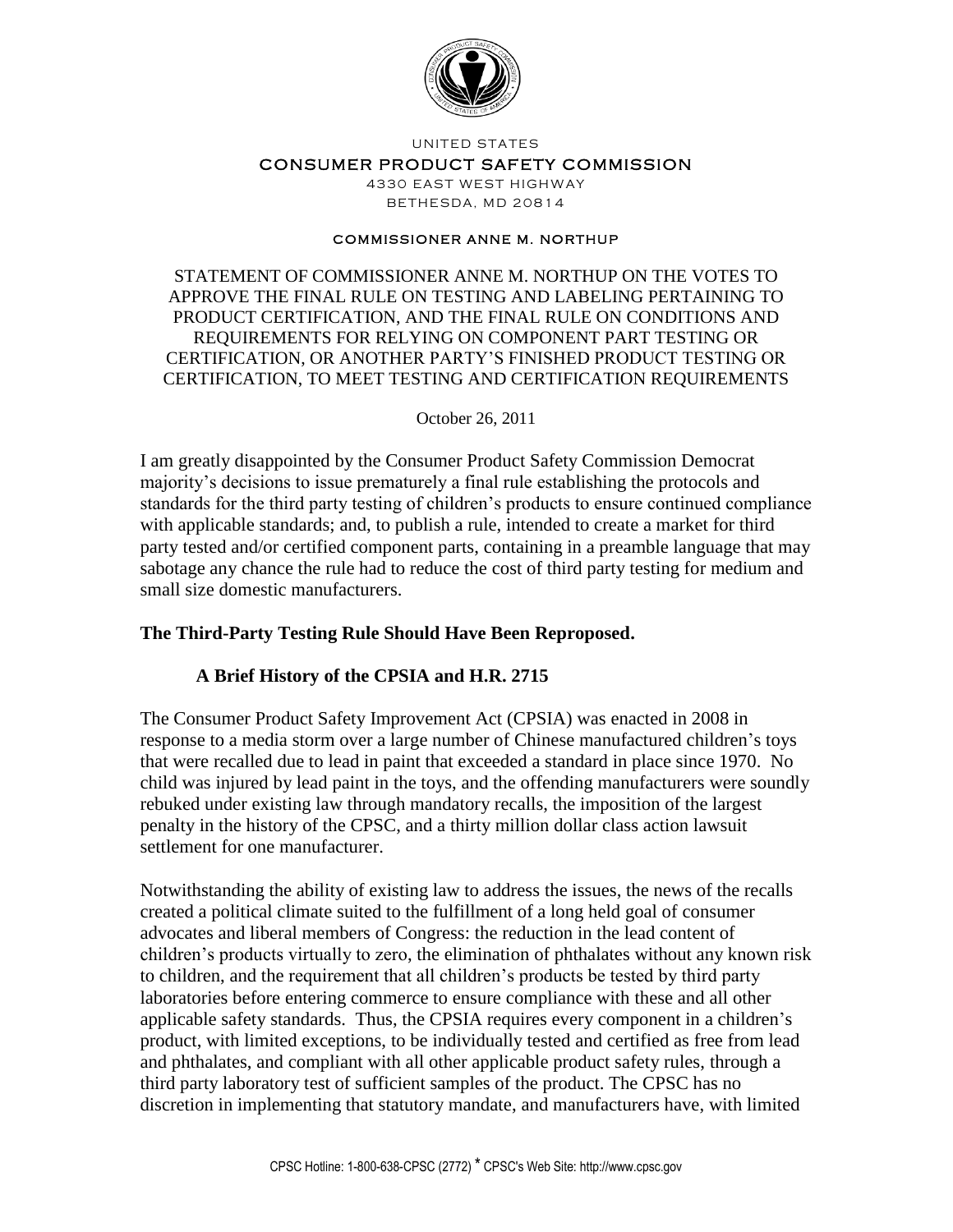exceptions, been required to perform initial third party tests to specific safety standards with each new notice of requirements issued by the CPSC for accreditation of laboratories to test to the standard.

But even before the CPSC began to implement the new "prevention" regime contemplated by the CPSIA, members of Congress from both parties realized that the law had imposed immense cost burdens far in disproportion to any benefit attained through a reduction in risk. As a result, the CPSC received regular and vocal bipartisan exhortations to implement the law as "flexibly" as possible in order to minimize its adverse impact.

The Democrat majority on the Commission failed to heed Congress's call, and, as reflected in its actions implementing the rule over the past two years, took every opportunity to increase the costs of compliance, without any consideration of whether proportional benefits in health or safety were realized. Soon, the inevitable consequences of the Commission's actions became apparent, as business after business reduced its children's product lines, exited the children's product market, or ceased operating completely.

Developing in the background as the Commission majority promulgated overly burdensome material and product specific rules, was the largest and most widely applicable rulemaking the Commission would ever undertake: the promulgation of protocols and standards for the *additional* third-party testing of "random samples" of a certified children's product to ensure continued compliance with all applicable safety standards, both when there is a material change in the product, and periodically during production even in the absence of a reason to believe a certified product is no longer compliant. This rule may be the most intrusive imposition of requirements on a segment of the manufacturing community ever. Its prescriptive mandates insinuate the Commission deeply into the production process of any company that manufactures a children's product for the United States market.

In 2010, the CPSC issued a notice of proposed rulemaking for a new 16 C.F.R. § 1107 setting forth onerous requirements for periodic continued third-party testing, including: the development of plans for testing at intervals that provide a "high degree of assurance" of continued compliance, based on a long list of factors; an alternative schedule of biennial periodic tests dependent upon adherence to a lengthy and overly prescriptive map for the development of a "production testing plan"; an unworkable definition of "random" sample selection; and, massive record keeping requirements that alone had the potential to overwhelm the resources of many manufacturers.

To Congress's credit, while the Commission reviewed comments in response to the § 1107 NPR, Congress continued to take an active interest in the impact of the CPSIA. Chairman Tenenbaum or Commissioner Adler, and I, participated in several hearings in which the CPSC's oversight and appropriations committees in the House sought testimony and evidence regarding ways in which the CPSIA could be improved. The focus of these hearings was often the destructive economic impact of third-party testing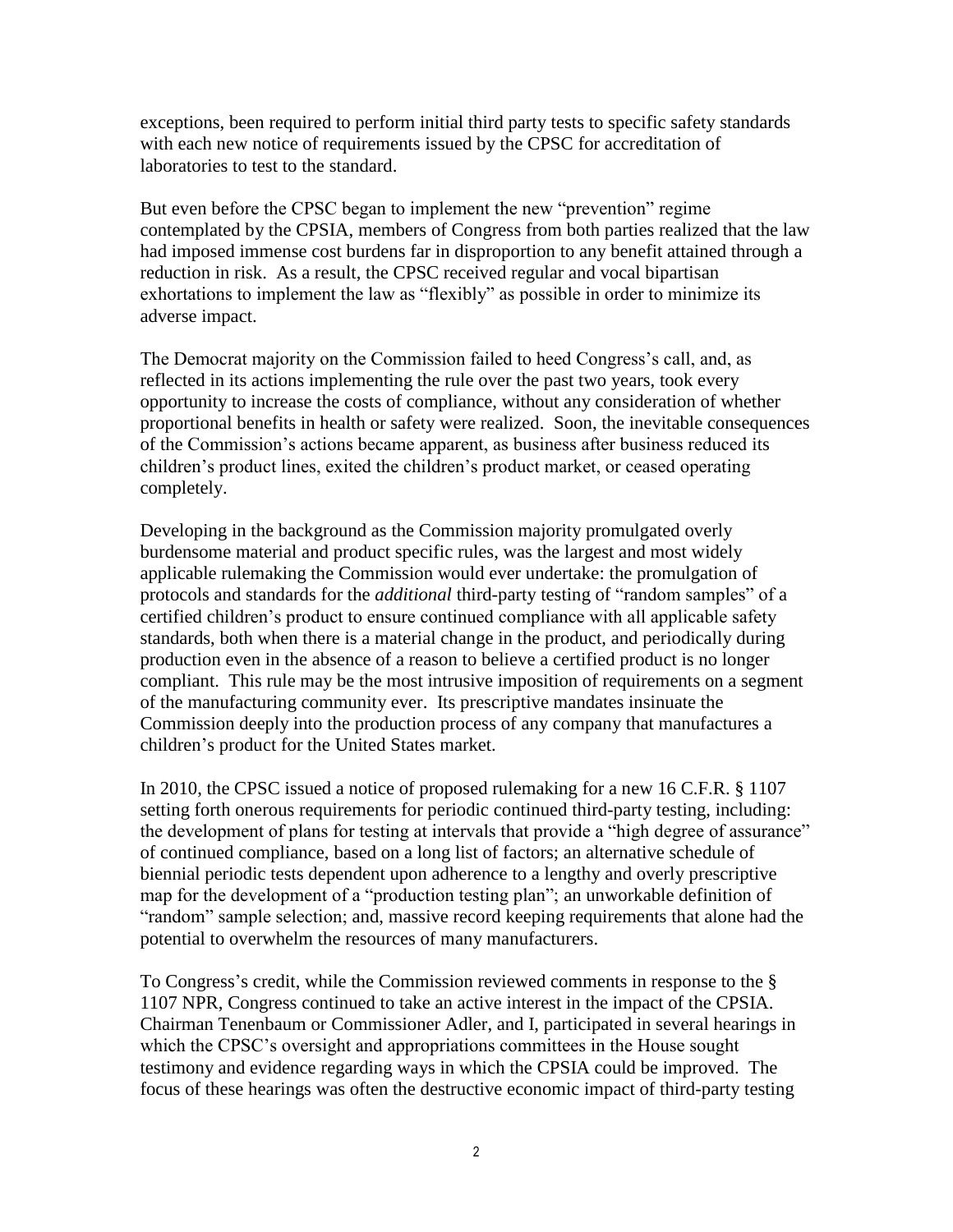and the failure of the CPSIA to impose its costs in proportion to any improvement in children's health and safety.

On August 1, 2011, almost two months before the CPSC posted its draft final rule of § 1107, Congress passed H.R. 2715. The statute, signed into law by President Obama shortly thereafter, requires the Commission to seek public comment on opportunities to reduce the cost of third party testing requirements, based on seven questions prescribed by Congress. Based on the public comments, the Commission is to consider issuing new or revised third party testing regulations if doing so will reduce third party testing costs while still assuring compliance with applicable standards. Congress even invited the Commission to propose changes to the law to provide it with additional authority to address the costs of third-party testing, if necessary. H.R. 2715 also substituted "representative samples" for "random samples" as the basis for selecting samples for periodic continued testing, and requires the Commission to undertake notice and comment rulemaking to define the new statutory phrase. Finally, the new law requires the Commission to create alternative testing requirements for limited run products manufactured by businesses meeting a gross revenue limit.

# **The Failure to Repropose Violates the APA and is an Indefensible Policy Choice.**

H.R. 2715 enacts changes that go to the core of the CPSIA's third-party testing regime. It mandates a new and, as yet, undefined method for selecting samples for continued periodic testing; it requires new and, as yet, unwritten rules to govern the testing obligations of certain small manufacturers; and, it requires consideration of seven very specific methods to reduce the cost of third-party testing that were not addressed in the draft version of §1107 published for public comment last year. Under these circumstances, the final § 1107 rule voted by the majority is based upon the statute as it was originally passed by Congress, but is insufficiently tied to the underlying statute as Congress has revised it. Courts have held that even existing regulations, let alone ones still under development, were required to be changed to address statutory changes comparable in scope. *See McGavock v. City of Water Valley, Miss.*, 452 F.3d 423, 427-  $28$  ( $5<sup>th</sup>$  Cir. 2006) (holding that a regulation became "obsolete and without effect" after a statute changed the definition of a term used in the regulation); *American Transfer & Storage Co. v. ICC*, 719 F.2d 1283 ( $5<sup>th</sup>$  Cir. 1983) (acknowledging that an agency must substantially revise existing regulations after significant changes are made to the underlying statute that the regulations implemented). Indeed, it is black letter law that a second cycle of notice and comment rulemaking is appropriate in response to "supervening legal developments such as statutes, regulations, or court decisions that significantly affect the rulemaking." J. Lubers (ABA), *A Guide to Federal Agency Rulemaking*,  $(4^{th}$  Edition) at 292-93.

Even if the Commission was not legally obligated to repropose § 1107 to solicit public comment on the new issues raised by H.R. 2715, its failure to do so irrationally complicates compliance by the regulated community. The final rule to be codified at 16 C.F.R. § 1107 requires manufacturers to undertake a complex analysis and formulate a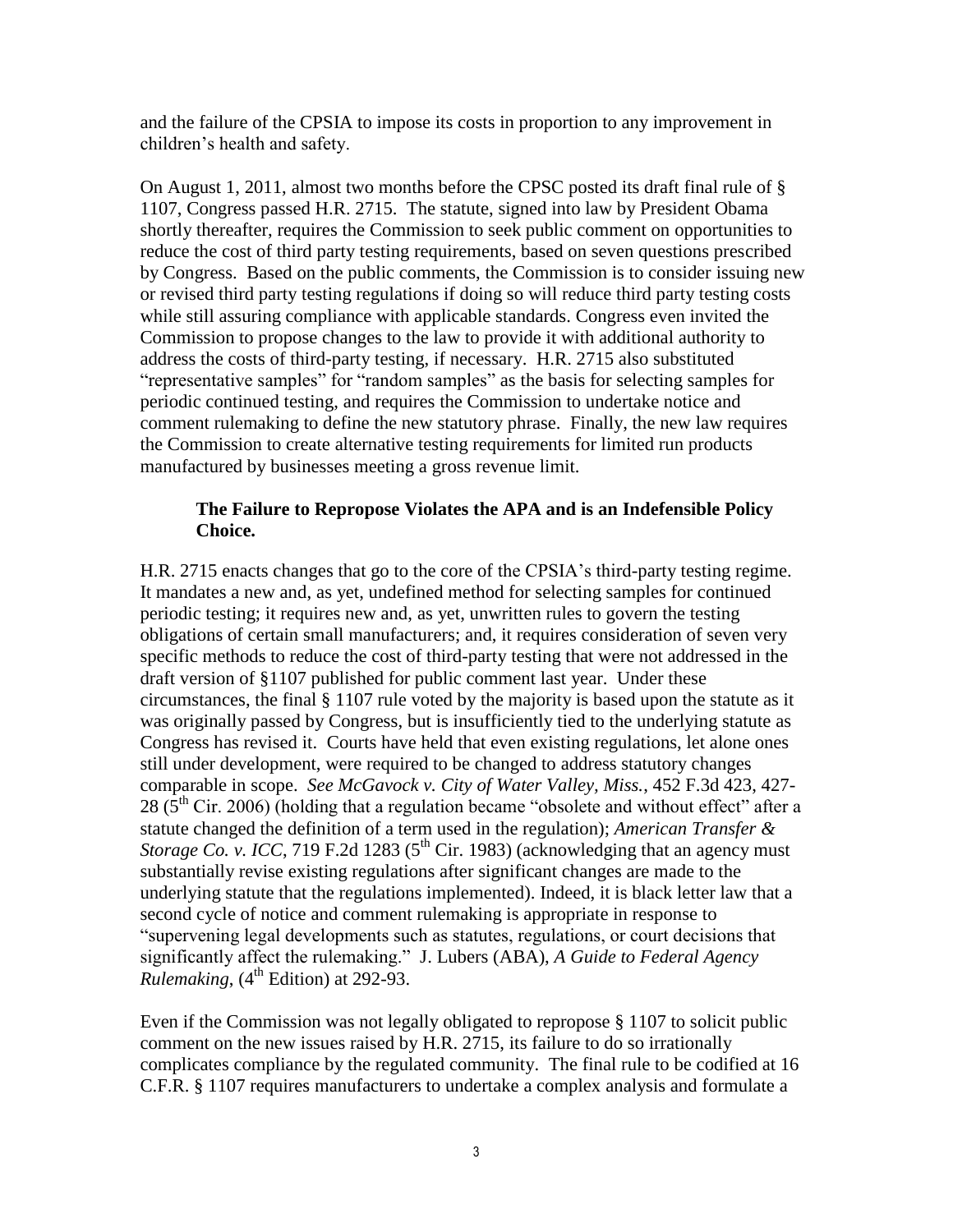detailed periodic testing plan or production testing plan<sup>1</sup>, or obtain ISO/IEC 17025:2005 accreditation for an in-house laboratory, in order to be prepared to begin compliance with the rule's periodic testing requirements on the effective date fifteen months from now. A detailed periodic testing or production testing plan must be written for each product manufactured at each manufacturing site, even where the product manufactured at the site changes frequently, such as on a daily basis. But in the meantime, the Commission will be considering ways to change those very same provisions in order to reduce the costs of third-party testing. Ironically then, the Commission's response to H.R. 2715 is to *increase* the costs of third-party testing by requiring manufacturer's to waste resources in order to satisfy "protocols and standards" that may change substantially in the name of reducing costs.

While the potential for cost reducing changes may be speculative – and public statements by Commissioner Adler suggest he has no intention of supporting any – other material elements of proposed § 1107 have already changed. Thus, manufacturers are expected to begin preparing to perform periodic third party tests during production, without knowing how the Commission will construe the requirement that "representative samples" be

(iv) Consumer complaints or warranty claims;

#### 16 C.F.R. § 1107.21(b)(2)

 $\overline{a}$ 

A production testing plan must contain, among other things, a description of the production testing plan, including, but not limited to, a description of the process management techniques used, the tests to be conducted, or the measurements to be taken; the intervals at which the tests or measurements will be made; the number of samples tested; and the basis for determining that the combination of process management techniques and tests provide a high degree of assurance of compliance if they are not the tests prescribed for the applicable children's product safety rule. A manufacturer must also document the production testing methods used to ensure continuing compliance and the basis for determining that the production testing plan provides a high degree of assurance that the product being manufactured continues to comply with all applicable children's product safety rules.  $16$  C.F.R. §  $1107.21(c)(2)$ 

<sup>&</sup>lt;sup>1</sup> Periodic testing plans must include the tests to be conducted, the intervals at which the tests will be conducted, and the number of samples tested. Manufacturers are directed to consider at least all of the following factors when determining the appropriate testing interval for a product:

<sup>(</sup>i) High variability in test results, as indicated by a relatively large sample standard deviation in quantitative tests;

<sup>(</sup>ii) Measurements that are close to the allowable numerical limit for quantitative tests;

<sup>(</sup>iii) Known manufacturing process factors which could affect compliance with a rule. For example, if the manufacturer knows that a casting die wears down as the die nears the end of its useful life, the manufacturer may wish to test more often as the casting die wears down;

<sup>(</sup>v) Introduction of a new set of component parts into the assembly process;

<sup>(</sup>vi) The manufacture of a fixed number of products;

<sup>(</sup>vii) Potential for serious injury or death resulting from a noncompliant children's product;

<sup>(</sup>viii) The number of children's products produced annually, such that a manufacturer should consider testing a children's product more frequently if the product is produced in very large numbers or distributed widely throughout the United States;

<sup>(</sup>ix) The children's product's similarity to other children's products with which the manufacturer is familiar and/or whether the children's product has many different component parts compared to other children's products of a similar type; or

<sup>(</sup>x) Inability to determine the children's product's noncompliance easily through means such as visual inspection.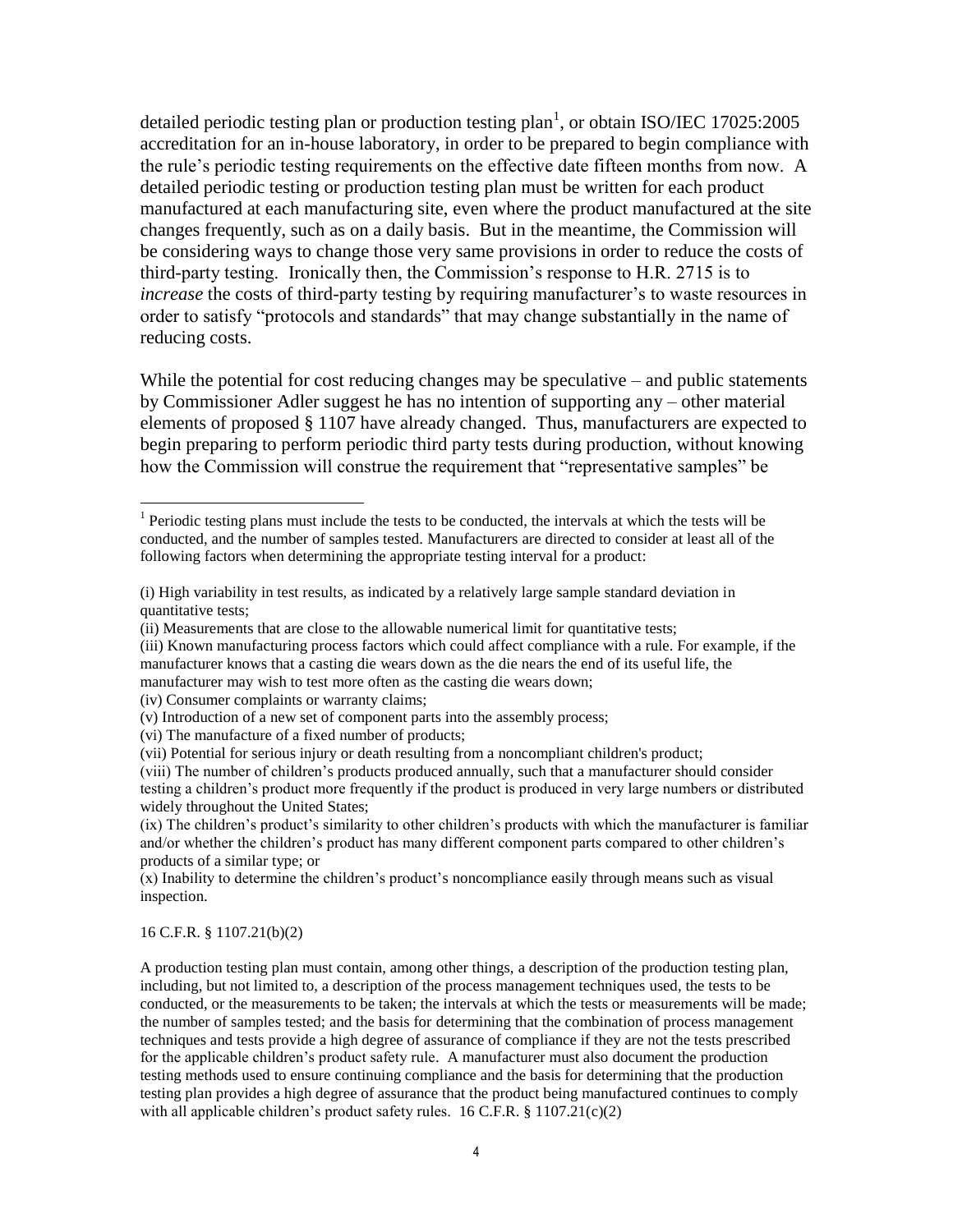collected for testing. The NPR on representative samples may provide a clue, but if the extensive changes from the § 1107 NPR to final rule are any indication, reliance upon it may be perilous. Similarly, "small batch" manufacturers of "covered products", as those terms are defined in H.R. 2715, must await a separate rulemaking to learn how their obligations may differ from final § 1107. In the meantime, they can do nothing to prepare for compliance.

Not surprisingly based on these considerations, our CPSC career staff recommended that the final testing rule be reproposed along with the NPRs on cost reduction and representative samples, so that a final comprehensive rule could emerge that addresses Congress's H.R. 2715 mandate and protects regulated industries from detrimental reliance on a tentative "final" rule. This conflict between staff's expert opinion and the political directive from the majority explains why, on at least 18 occasions, the preamble to § 1107 published in the *Federal Register* evokes the cost saving comments to be solicited under H.R. 2715 as a reason to defer rather than respond fully to a comment proposing means to ameliorate the excessive costs of the rule as originally proposed. Setting aside so many of the comments without a full response mocks the due process requirements of notice and comment rulemaking under the APA. The majority's preferred course of finalizing a burdensome rule now and paying lip service to considering comments later, is not a permissible alternative to the mandatory APA procedures.

The transparent weakness of the Majority's rationale for refusing to repropose the testing rule suggests that a hidden political motive related to the impending vacancy of a Democrat Commission seat may have been at work. They point to a post-passage colloquy among three Senators, who urge the Commission to finalize the rule before soliciting additional comment under H.R. 2715. But it is well recognized that "the statements of individual Members of Congress (ordinarily addressed to a virtually empty floor) . . . [are not] a reliable indication of what a majority of both Houses of Congress intended when they voted for a statute . . . The *only* reliable indication of *that* intent – the only thing we know for sure can be attributed to *all* of them – is the words of the bill that they voted to make law." *Crosby v. Nat'l Foreign Trade Council*, 530 U.S. 363, 390-91 (2000) (Scalia, *J*., concurring in the judgment). *See also Barnbart v. Sigmon Coal Co.*, 534 U.S. 438, 457 (2002) (explaining that floor statements from a handful of Senators "cannot amend the clear and unambiguous language of a statue," and there is "no reason to give greater weight to the views of two Senators than to the collective votes of both Houses, which are memorialized in the unambiguous statutory text.").

The specter of delay has also inevitably been raised. By now it should be apparent that this majority falls back on the risk of "delay" whenever its precipitous and ill reasoned actions are challenged. The argument is particularly cynical in this case, because Commissioner Nord offered an alternative time line that would have allowed for consideration of cost saving alternatives, as well as rulemaking regarding the meaning of "representative samples" and the extent of small batch relief, while still finalizing the rule effective on the same date as the one published this week.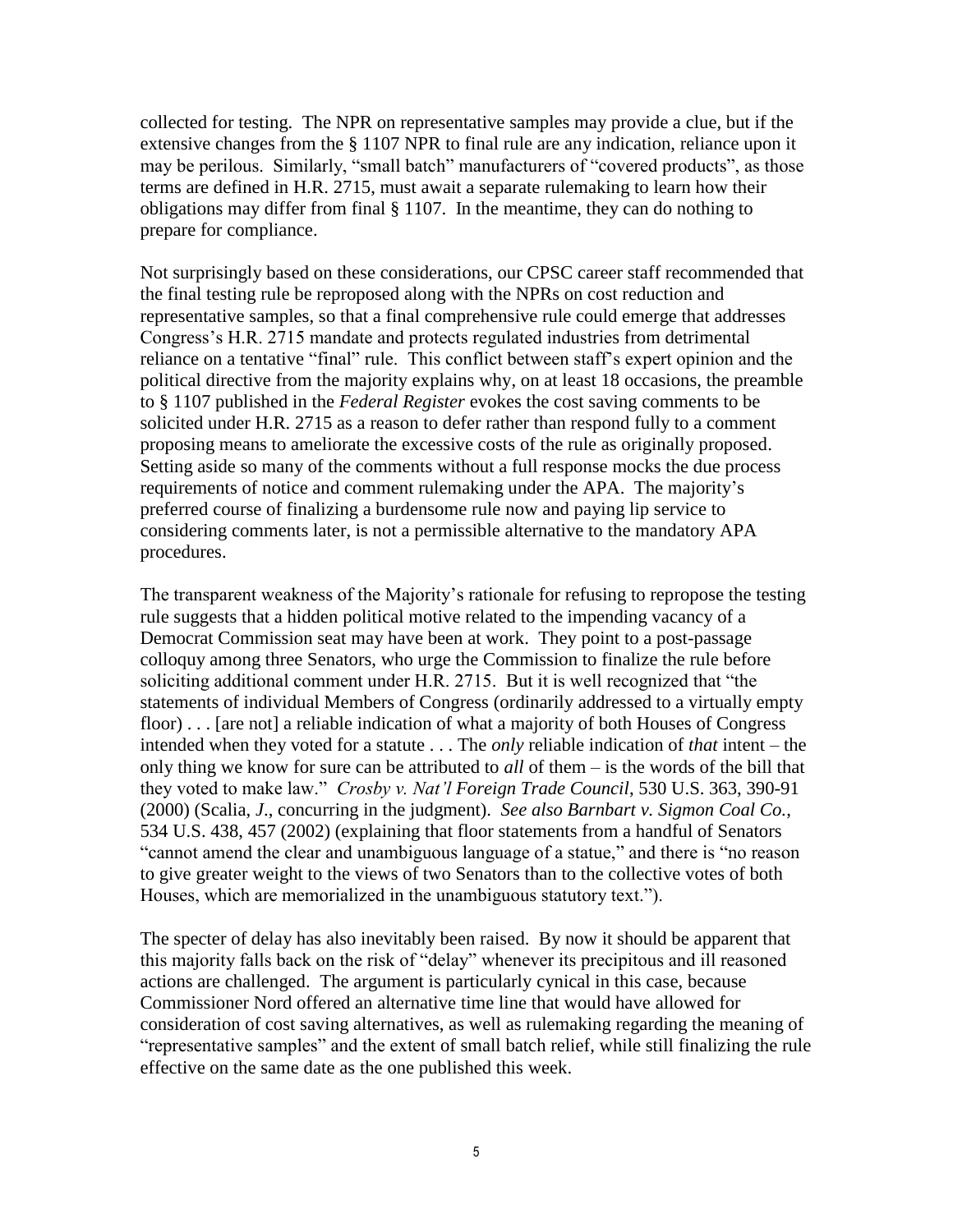The Majority also grossly overstate the benefits of third party testing every component of every children's product to all applicable safety standards. Reading from one of the "thousands" of letters received (there were actually only about five unique letters, mostly forwarded by one advocacy organization), Chairman Tenenbaum trumpeted the supposed reductions in recalls the rule will produce. But she must be aware that most recalled products contain design or manufacturing defects that are unrelated to the Commission's product and material specific safety standards. Moreover, given the Commission's decision to reduce the lead in the substrate of children's products well below a level presenting any risk to health, recalls of products violating the new standard will not even necessarily protect against a real risk of injury.

My heart goes out to the parents of children who are injured or killed by defective products. But I cannot continue to remain silent while the Majority exploits the deaths of children to further a policy agenda that would not have saved their lives. Compounding the incredibly poor taste of displaying at the decisional meeting a morbid gallery of lost innocents, the Democrat's joint statement on the testing rule evokes by name the deaths of four children, to support their argument for third party testing to CPSC safety standards. But each one of those children died under circumstances that would not have been prevented by third party testing. One strangled on a baby monitor cord that met all safety standards, one swallowed a lead charm sold with a non-children's product that would still not be subject to third party testing, one died in a drop side crib that met all applicable safety standards at the time and would have passed all third party tests, and one died in a crib that had already been recalled. The deaths of these children are tragic, and should inspire us to strive to improve product safety and identify defective products. But they should not be used to justify regulatory overreach that would not have saved their lives.

In contrast to the limited benefits secured through third-party testing, the costs to small businesses are crushing. According to the CPSC's economists, "[t]he costs of the thirdparty testing requirements are expected to be significant for some manufacturers and are expected to have a disproportionate impact on small and low-volume manufacturers." Just the costs of testing alone -- excluding the costs of samples consumed in destructive tests, the costs of shipping the samples to the testing laboratories, and any related administrative and record keeping activity – is expected to consume over 11% of a small manufacturer's revenue. Given that a typical profit is only about five percent of revenue, it is reasonable to expect a large number of small business closures resulting from the third-party testing requirement. They cannot simply raise their prices and remain competitive. This is especially true in the children's product market, where most consumers are young families who are unable to pay higher prices. Moreover, in preparing its analysis, Commission staff relied upon the "low to middle part of the ranges" of third-party testing costs. Domestic manufacturers will be especially hard hit then, because the actual cost of testing varies significantly among testing labs, with the cheapest ones based in China.

Commission economists predict that in response to the "significant increase in their costs due to the final rule", manufacturers will redesign their products to reduce the features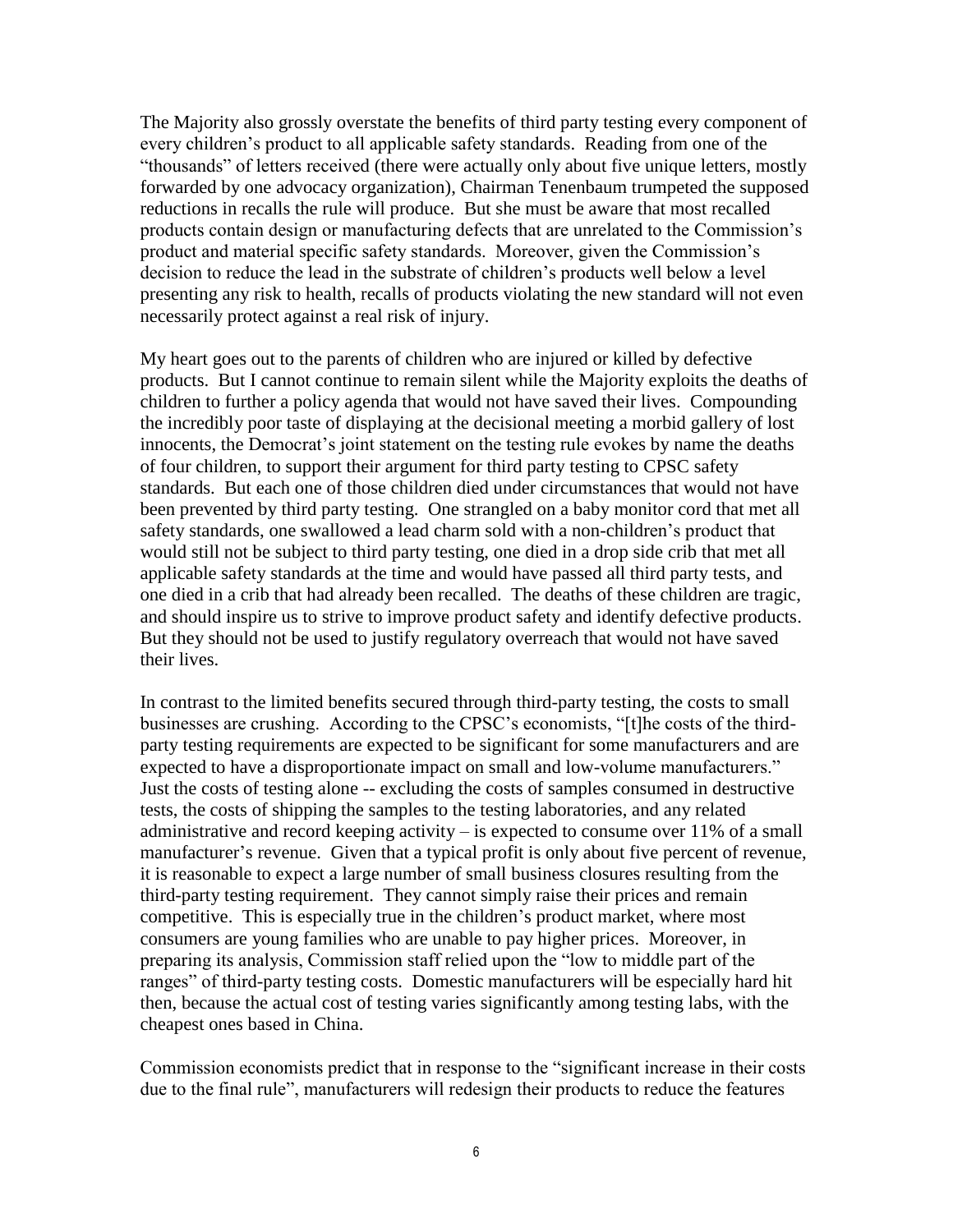and component parts, reduce the number of children's products they offer, exit the children's product market, or go out of business completely. The costs associated with the new rule are also expected to be a "barrier that inhibits new firms from entering the children's product market", including, in particular, ones serving a niche market, such as products for children with disabilities. Safety and performance related innovation will also be stymied, as manufacturers "delay implementing some improvements to a product's design or manufacturing process in order to avoid the costs of third party testing."

Congress mandated third-party testing in the CPSIA, and it is therefore responsible for the massive product, business and job losses the country will suffer once the full brunt of its costs are felt upon the effective date of § 1107. But Congress at least recognized its error and tried to encourage the Commission to explore ways to reduce the costs of thirdparty testing before it is too late. The Democrat majority's heedless rush to finalize § 1107 without even considering ways to do so represents the basest example of political expediency at the expense of the public interest that I have ever seen.

# **The Majority Sabotaged the Component Parts Rule.**

I was the leading proponent of permitting the voluntary certification of component parts as a means to reduce the cost of third-party testing for medium and small sized domestic manufacturers and importers. As I envisioned it, an "upstream" manufacturer who sold components to many other manufacturers, could pass third-party tested and certified components down the stream of commerce. As each manufacturer in turn incorporated a certified component into a subassembly, it could then pass the subassembly on to the next manufacturer in line, along with the original component part certification and any additional certifications required for the subassembly. In this fashion, each certification would have "currency," until the finished product certifier could rely on all of the component part certifications passed down to  $it -$  as well as any testing required of the finished product – as a basis for its own finished product certification.

Two essential elements are required for this system to reduce the costs of third party testing. A finished product certifier must be insulated from CPSA § 19(a)(6) liability for issuing a "false or misleading" certificate, even if its finished product certificate is based on a predecessor's certificate rather than its own third-party testing, so long as it relied reasonably on the predecessor certificate. And, such reasonable reliance must be defined in a way that does not impose on the finished product certifier such a costly and burdensome duty of due care that it is more economically rational to third-party test the finished product and each of its components to all applicable safety standards, than it is to risk relying on certifications issued by other parties.

I worked hard to ensure that the NPR for 16 C.F.R. § 1109 satisfied these two elements and struck the proper balance between ensuring the integrity of component part certificates and maintaining their economic value to downstream certifiers. I also believe that the definition of due care contained in the proposed rule did so. The proposed rule stated at § 1109.4(g): "*Due care* means the degree of care that a prudent and competent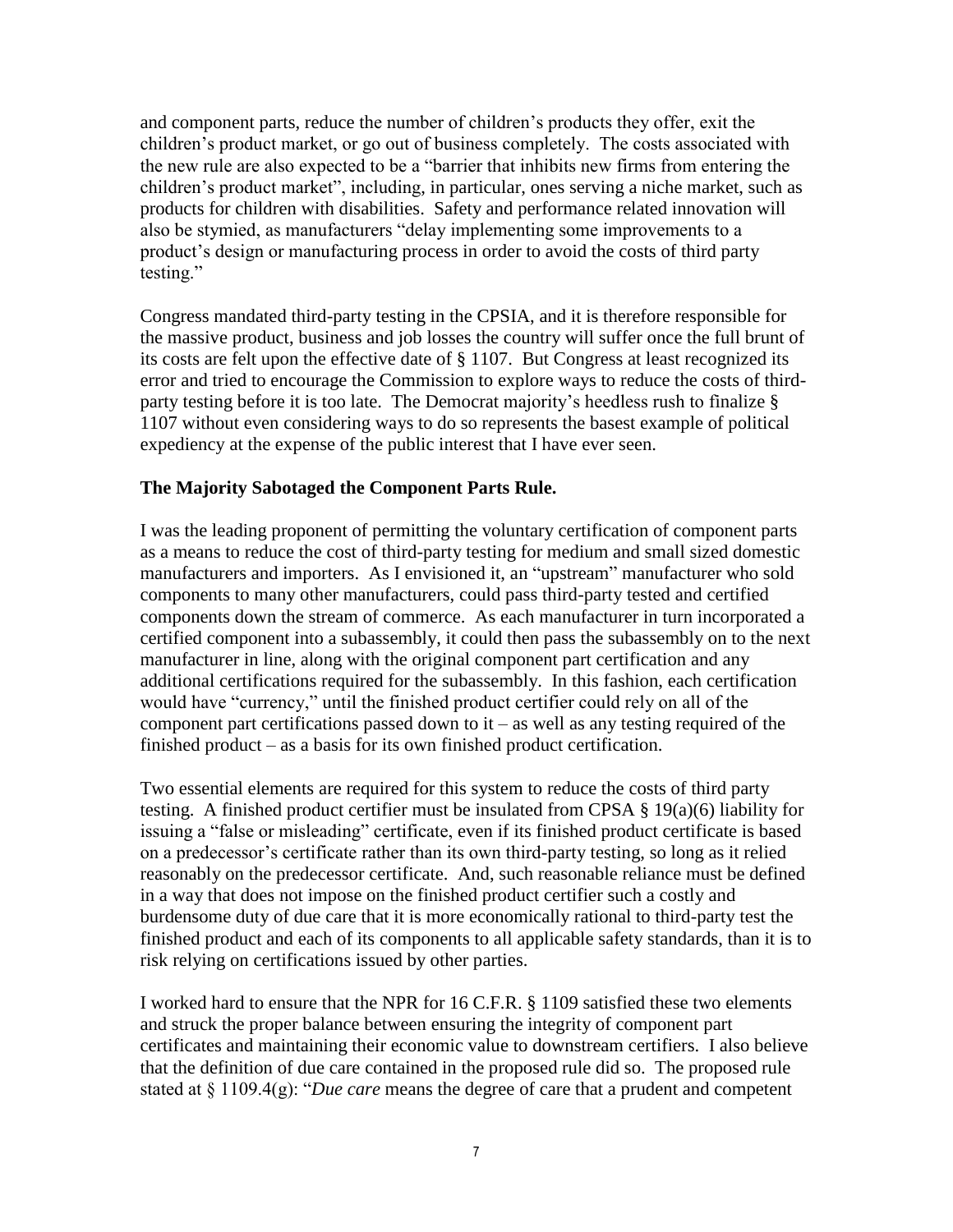person engaged in the same line of business or endeavor would exercise under similar circumstances." The proposed rule also provided at § 1109.5(h):

A finished product certifier must exercise due care in order to rely, in whole or in part, on a component part certificate issued by a component part certifier or on component part testing by a testing party as the basis for a finished product certificate. If a finished product certifier fails to exercise due care in its reliance on a certificate for a component part, then the Commission will not consider the finished product certifier to hold a component part certificate issued in accordance with section 14(a) of the CPSA. Exercising due care in this context means taking the steps a prudent and competent person would take to conduct a reasonable review of a component part certificate and to address any concern over its validity. Such steps may vary according to the circumstances.

This is a common sense approach that would have permitted a finished product certifier to review a certificate and rely upon it absent a reason to inquire further. In the event the certificate raised concerns over its validity, a finished product certifier was reasonably expected to take the steps necessary to allay those concerns.

The version of 16 C.F.R. § 1109 approved by the Majority as a final rule contains two changes that I believe will inhibit the creation of a market for certified component parts. To begin with, due care is now defined at  $\S 1109.4(g)$  to include the statement: "Due care does not permit willful ignorance."

Standing alone, this change is not substantive, and that fact is explained in the preamble to the rule. Willful ignorance is a concept well known to the law that presupposes predicate knowledge putting a party on inquiry notice to seek additional information. A party who fails to seek to learn of a problem he has reason to believe may exist can fairly be characterized as willfully ignorant.

However, language in the preamble intended to apply the concept of "willful ignorance" to the due care requirements imposed by § 1109 goes well beyond that established meaning of the term. The preamble invents new, broad and vague terms with no accepted legal meaning, and Commission staff has opined that the terms impose burdens well beyond what was contemplated in the NPR.

For example, in response to Comment 46 to the NPR for § 1107, the Commission states with respect to an importer's reliance on a foreign manufacturer's certification, that "due care by the importer involves ensuring that the foreign manufacturer conducts periodic tests." This language is problematic on its face, because it assumes that an importer exercises sufficient control over its foreign manufacturers to "ensure" they take particular action, and that an importer has the detailed knowledge of a manufacturer's production process necessary to evaluate in light of the ten factors set forth at 16 C.F.R. § 1107.21(b)(2) the appropriate frequency of periodic testing for the product. Considering the highly prescriptive protocols and standards for periodic testing in § 1107, this requirement for those wishing to depend on component part certificates is excessively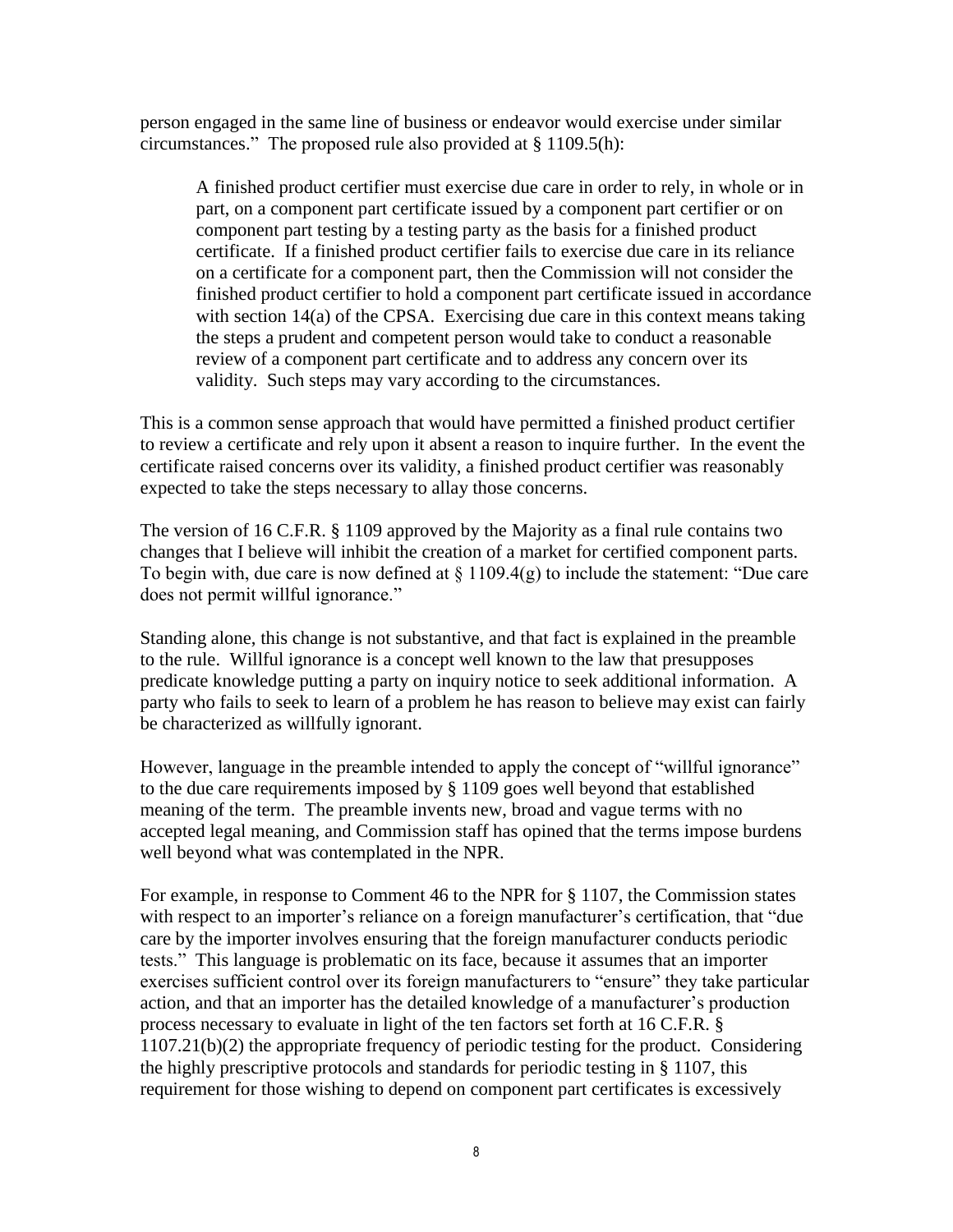burdensome. I queried staff to better understand how "an importer will be able `to ensure' that a foreign manufacturer conducts periodic tests." Staff's response confirmed my fear that the language imposes an onerous burden. An importer cannot even rely on a review of the importer's periodic testing plan; it must obtain "evidence" that the plan "has been implemented", including potentially, by "conduct[ing] occasional site visits to his supplier's manufacturing facility" and obtaining its own third-party tests of "samples" from product received from the supplier" to confirm the accuracy of the supplier's tests. *Response to Commissioner Anne M. Northup's Questions Relating to Pending Proposals for Testing and Certification and Component Parts* (October 18, 2011) at 4.

Other preamble language is equally concerning. The preamble published with the final component parts rule explains that "willful ignorance" was added to the definition of "due care" "to emphasize that a party cannot, and should not, purposely avoid knowing a business partner's testing and certification practices to benefit from an exception contained in section 19(b) of the CPSA." The phrase "purposely avoid knowing" has no accepted legal meaning, and therefore begs the question of what obligation of affirmative inquiry it is intended to impose and under what circumstances. Theoretically, one could be found *post hoc* to have purposely avoided knowing anything about which it did not affirmatively inquire, even in the absence of any reasonable suspicion. Staff's attempted clarification in response to my inquiry was not comforting:

[d]ue care requires taking some affirmative step to ensure the validity of the test report or certification being relied upon. . . . Actions taken by a certifier to ensure the reliability of test reports from a supplier may differ depending on the nature of the component part supplied, the risk of noncompliance, the industry involved, and the nature of the relationship with the supplier. . . . [a]ctions in furtherance of the due care obligation may include asking questions about testing and sampling procedures and the third party conformity assessment body the supplier uses, spot checking a supplier's test results, requesting written procedures, or visiting a supplier's factory or third party laboratory.

## *Response to Commissioner Anne M. Northup's Questions Relating to Pending Proposals for Testing and Certification and Component Parts* (October 18, 2011) at 11.

Importers aware of the Commission's interpretations of "due care" and "willful ignorance" may understandably choose not to risk relying upon certified components or finished products. The Commission identifies a number of factors that impact what affirmative actions are required, but inadequately explains how each will be evaluated by the Commission or what importer actions are required under particular circumstances. This vagueness leaves importers guessing, while knowing that if a certified noncompliant product is discovered, they will likely be found to have guessed wrong no matter what course they choose. Importers wishing to rely on upstream certificates will therefore recognize the safest option to be undertaking the most onerous actions: traveling to China to visit manufacturer sites and third party labs, and procuring additional third-party tests of products whose wholesale prices already reflect that the manufacture has tested and certified them.